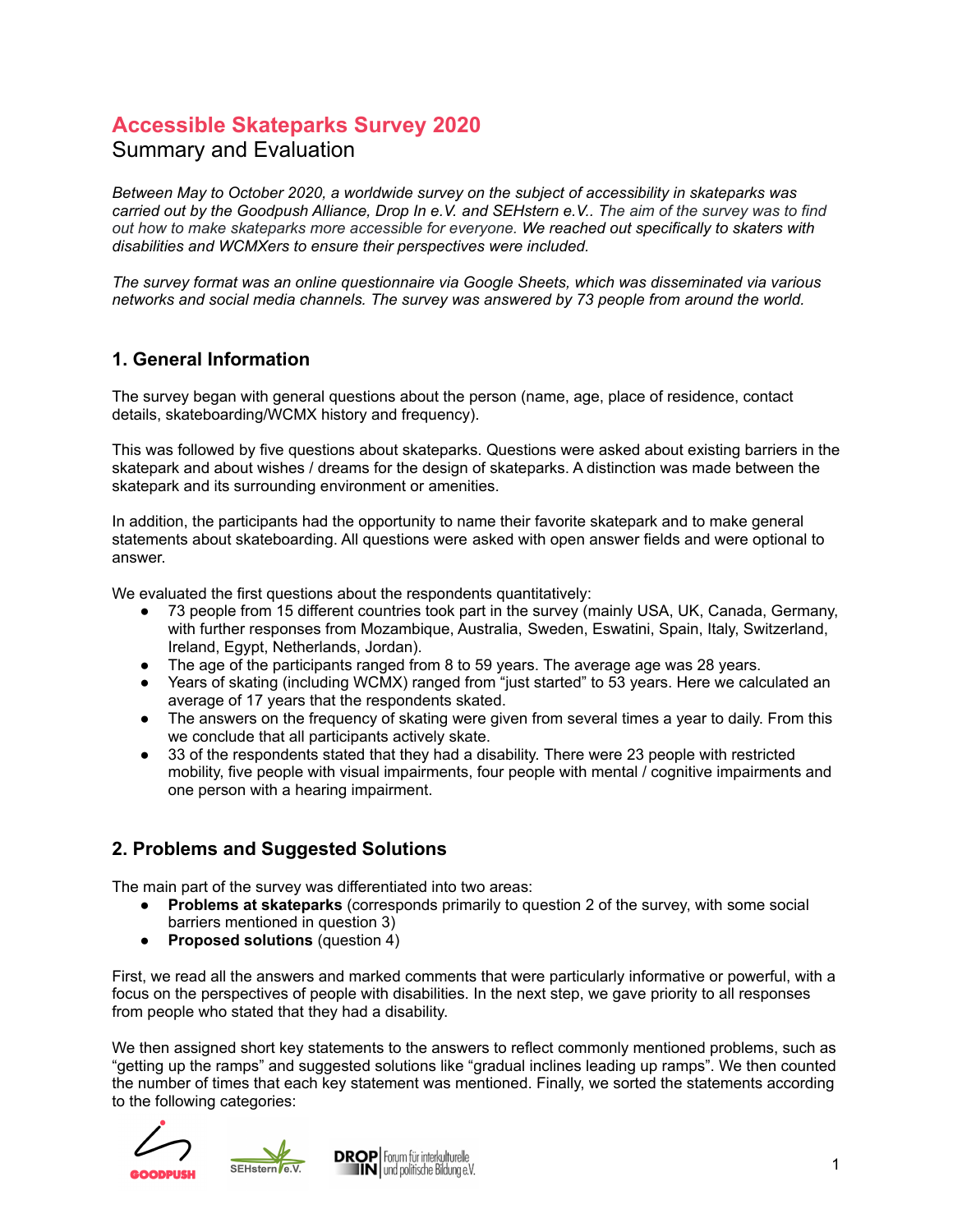- Mentioned once
- Mentioned 2-5 times
- Mentioned more than 5 times

Points that have only been mentioned once require further discussion with experts. The more frequently an aspect is mentioned, the more it should be taken into account when planning skateparks.

In addition to the distinction between problems and proposed solutions, we sorted the statements according to the following areas:

- Obstacles in the skatepark focus on WCMX
- Obstacles in the skatepark focus on visual restrictions
- Social aspects
- Amenities and environment
- Dream obstacles

This structure gave us a better overview and is reflected in our reported findings below.

#### **Obstacles and Solutions in the Skatepark – Focus on WCMX**

The following points were mentioned as problems for WCMX use of skateparks (with the frequency in brackets afterwards):

- Difficulties getting up ramps / out of bowls (19x)
- Ramps and obstacles too high/steep/challenging (5x)
- $\bullet$  Rails inaccessible without a kicker (4x)
- Accessibility in general (not able to access all parts of the skatepark) (4x)
- Platforms and ramps not wide enough for wheelchairs (or platforms missing) (3x)
- No toilets (3x)
- Lack of speed / no starting point to get speed (2x)
- $\bullet$  Bad condition of skatepark (2x)

A nine-year-old WCMXer describes the first point as follows:

"Getting to the top to do drop ins, the closest park to us you have to go up rocks (I have to get out and climb while mom carries my chair up) because the ramp is too hard for mom to push me up from the front."

A WCMXer from the USA explains the problem of getting speed as follows:

"Skateparks ideally would have bigger ramps closer to the obstacle since we can't pedal and our push is limited once we are at our top speed."

The following solutions were suggested in this area (and some further ideas will be mentioned later in the section on dream obstacles).

- High starting points to get speed (5x)
- Banks / inclines leading up to the top of ramps or out of bowls (3x)
- General accessibility (2x)
- Distance between obstacles not too wide (to keep speed) (1x)

An interesting suggestion came from a WCMXer in the UK: "[Entire skatepark] sunk into ground, with concrete/tarmac surround, with a low slope ramp to get back [to] ground level."

#### **Obstacles and Solutions in the Skatepark – Focus on Visual Restrictions**

The following points were mentioned as problems for skaters with visual impairments:



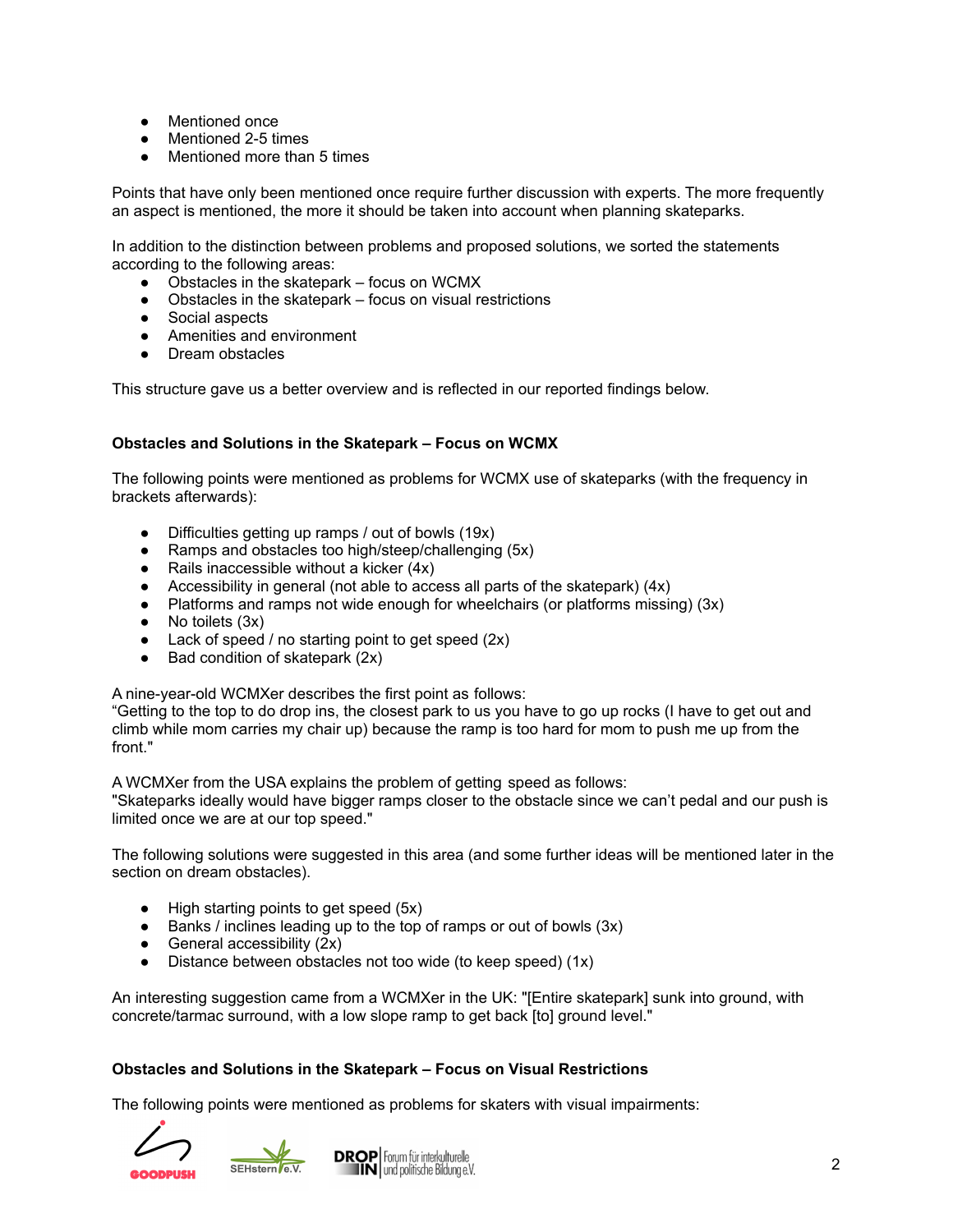- Obstacles are not long enough (2x)
- $\bullet$  Not enough or bad light  $(x2)$
- Too much distance between obstacles being disorienting (1x)
- Missing tactile lines on the floor  $(1x)$
- $\bullet$  Lack of high contrast colors  $(1x)$
- Unsafe platforms (1x)
- Unable to hear other skatepark users such as scooters or BMX (1x)

A good summary of the problems is the following quote about skatepark problems from a blind skater from the USA:

"Not having a tactile map of the park to help orientate myself if I have never been there. The size of objects is always a challenge for me: ledges, flat bars, quarter pipes, and other obstacles are too short in order for me to properly orientate myself to skate them. Objects need to be wider and longer in order to give more room for air. The more crowded a park is the sketchier it is for me with all of the noise and never knowing when I am clear to go."

Some suggestions for improvement were made:

- Tactile orientation in and around the skatepark  $(3x)$
- $\bullet$  Wider obstacles  $(1x)$
- $\bullet$  Sensory wall (1x)

The following quotes describe how tactile elements could provide useful benefits to help address the problems mentioned above:

"Miniature replica of the park for the visually impaired to get a feel of the park layout. Bonus: it could be used for fingerboarding."

"It would be nice to have some kind of tactile lines to give you notice when to ollie for a obstacle that's coming up."

#### **Social Aspects:**

Our survey also aimed to identify social barriers that might be faced by skatepark users, such as how welcome they feel. We identified the following key problem statements that affected skaters with disabilities at skateparks:

- $\bullet$  Lack of awareness about disabilities (such as when a disability is not visible) (4x)
- Not always feeling included or welcome f.e. When there are too many people (3x)
- $\bullet$  Lack of beginners area (2x)
- People distancing themselves when they find out about disability  $(1x)$
- Unpredictable things and noises  $(1x)$
- Feeling overwhelmed when not in their local skatepark  $(1x)$

A skate trainer from Australia said the following about the first point:

"I facilitate skateboarding programs and lessons for youth with disabilities, mostly intellectual and cognitive disabilities. Most commonly the barriers I encounter while supporting my clients is the lack of awareness in the community around disabilities that aren't easily identifiable. This may often lead to participants feeling unsupported and sometimes discourages them from engaging in community activities."

In order to improve problems on a social level, no direct suggestions were made regarding the design of the skatepark. In relation to the obstacles in the skatepark, however, the following was mentioned most frequently:

● Mixed skatepark for all abilities (level / street / transition) (7x)



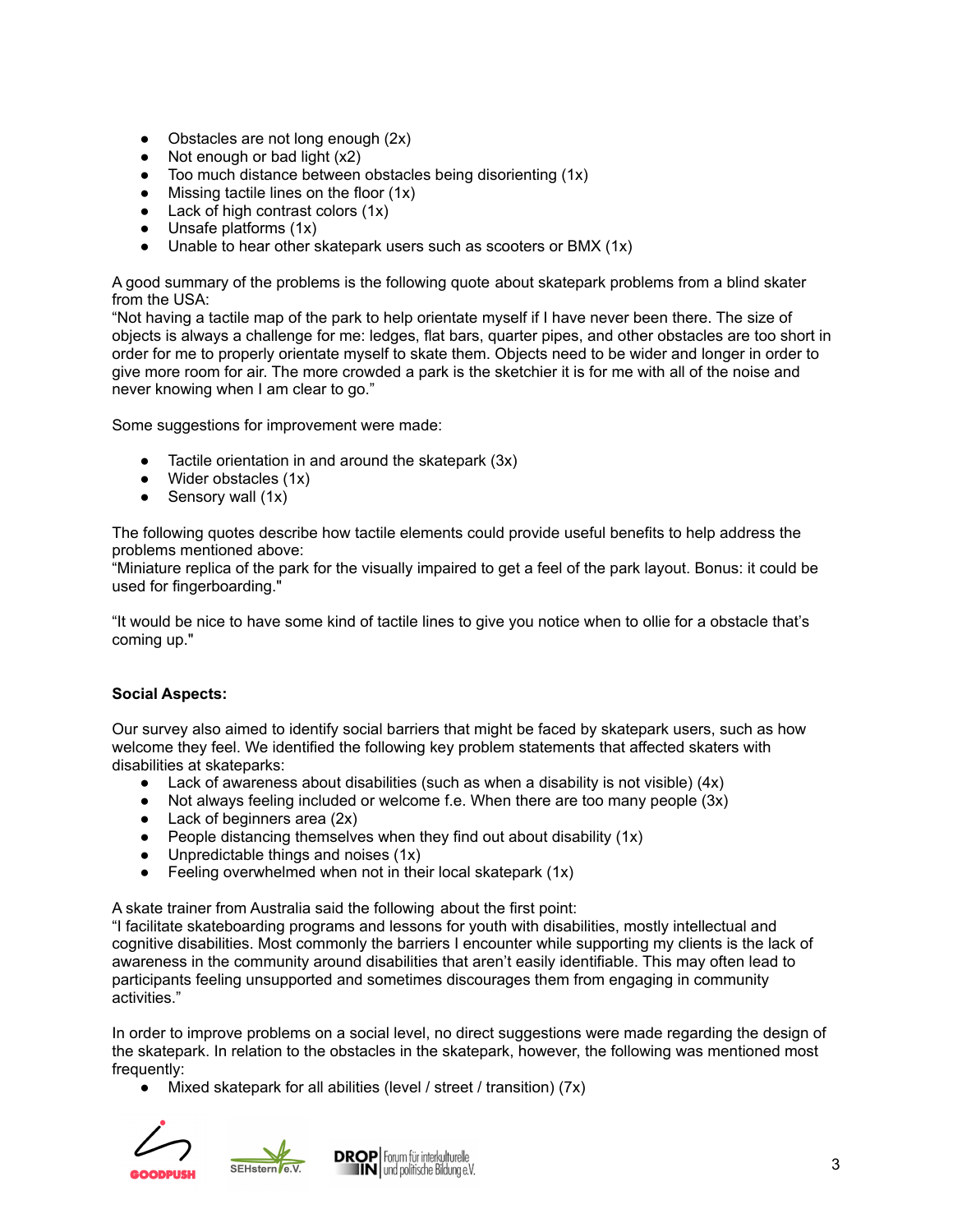Whether this can also influence the atmosphere in the skatepark should be discussed further, as well as whether more information and/or rules could be helpful.

#### **Amenities and Environment**

Since accessibility of skateparks relates to the wider environment and getting to/from the skateparks, we asked questions related to these factors. The key statements identified below were taken from the answers of all survey respondents with a disability. The following problem areas were mentioned:

- Lack of wheelchair access from road to skatepark (10x)
- Long travel (9x)
- $\bullet$  Lack of parking  $(3x)$
- $\bullet$  No toilets  $(3x)$
- Anxiety / feeling unsafe on public transport (2x)
- Other difficulties accessing skatepark from the road (2x)
- $\bullet$  Poor or no lighting  $(1x)$

Long journeys can also mean that there are no connections by public transport or that the path from the road to the skatepark is very difficult, as the following quote from a blind skater makes clear: "Getting to and from the park is always a challenge, skateparks are often off-set from roads or in the middle of large parks."

The following solutions were proposed in relation to the amenities and environment of the skatepark:

- Clean, barrier-free toilets (8x)
- $\bullet$  Wheelchair accessible pathways (7x)
- Green space/nature (5x)
- Good public transport connections (5x)
- Rest area with shade  $(4x)$
- Water fountain (3x)
- $\bullet$  Parking (2x)
- Sensory safe zones (2x)
- Good lighting (1x)
- $\bullet$  Central location  $(1x)$
- Assistants on-site to help get on ramps  $(1x)$

The following quote explains what is meant by "sensory safe zones":

"Mainly not too loud – I can find boxed off skateparks overwhelming and this also can start my tinnitus off."

#### **Dream obstacles**

The participants in the survey expressed the following wishes in relation to obstacles in the skatepark:

- Mixed skatepark for all abilities (level / street / transition) (7x)
- Rainbow-rail / Rail to ride on / Rail with kicker (8x)
- $\bullet$  Roll-ins (5x)
- Foampit (with big ramp)  $(4x)$
- Pump track / snakerun  $(3x)$
- Bowl with tunnel / door / easy exit (3x)
- $\bullet$  Manual pad with up-ramp  $(1x)$
- $\bullet$  Wider stairs with enough space for a wheelchair on the steps (1x)

The following summary comes from a WCMXer: "A little bit of everything and a way for someone in a chair to get to everything"



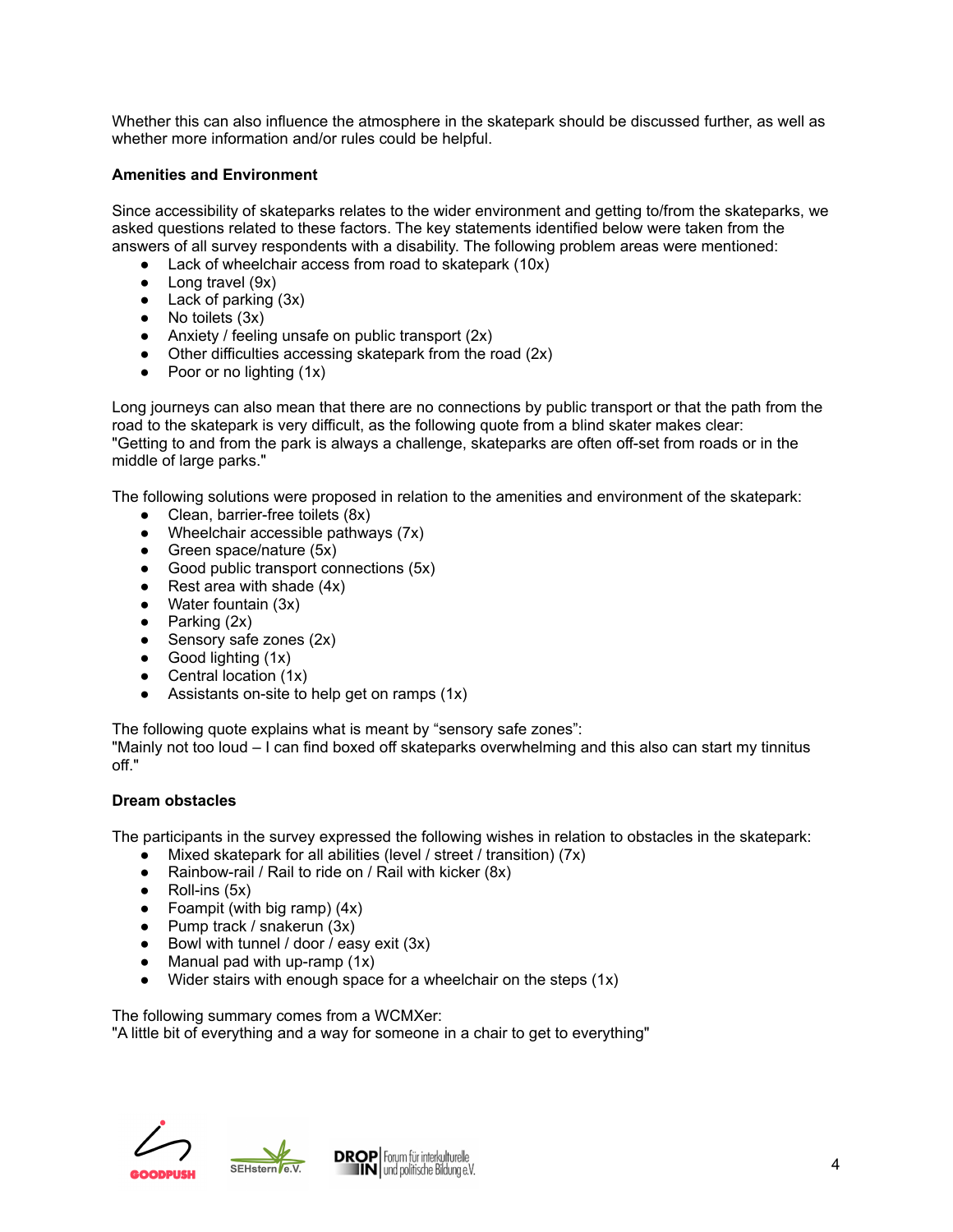# **3. Favorite Skateparks**

The fifth question asked respondents to share their favorite skateparks and why they were chosen. The three most frequently mentioned should be considered in more detail. Further accessibility solutions may be found in their skatepark designs.

The three most frequently mentioned skateparks were:

● Fontana Skatepark South in Fontana, California / USA (3x)



Venice Beach Skatepark in Los Angeles, California / USA (2x)





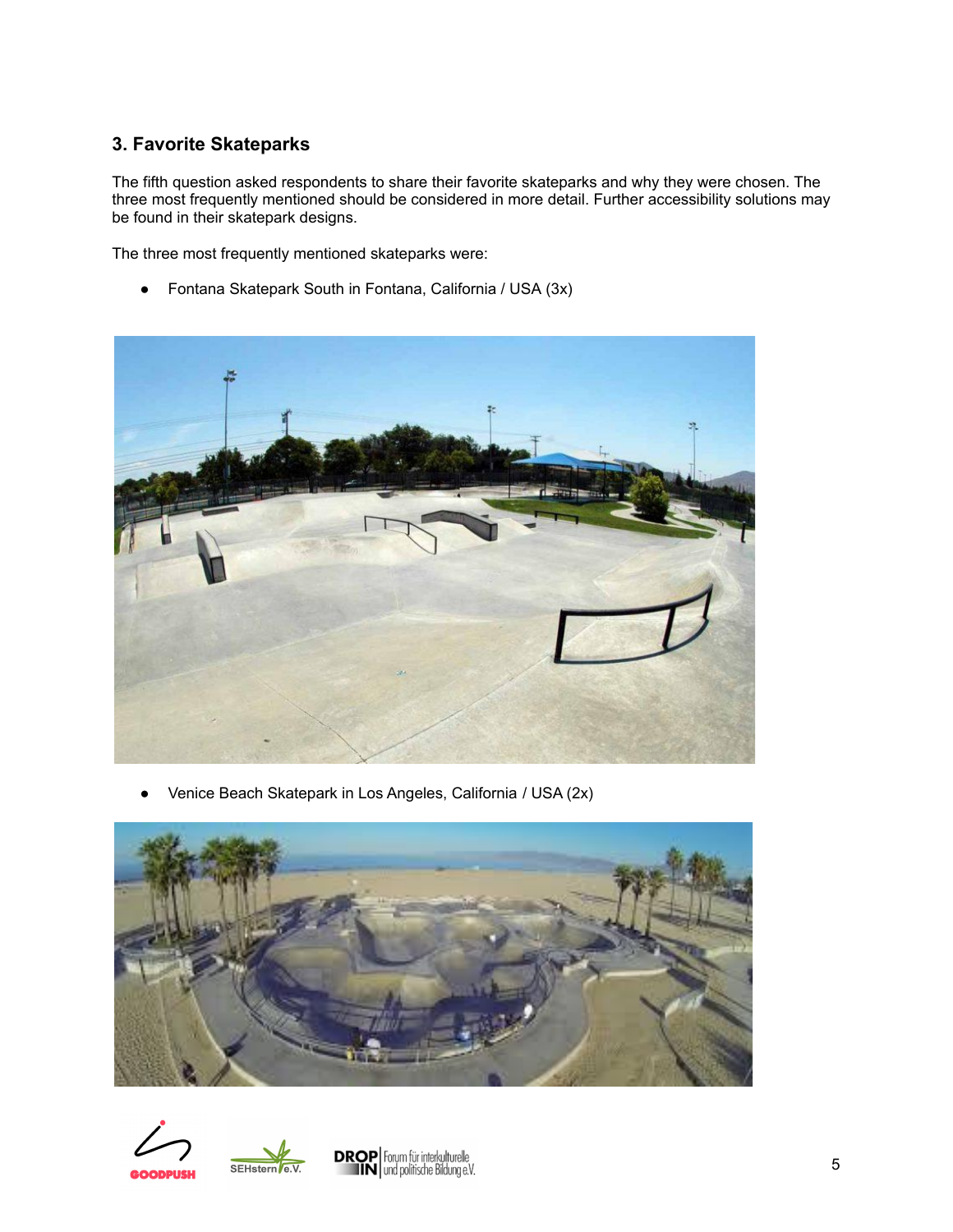Adrenaline Alley in Corby / UK  $(2x)$ 



# **4. Online Event**

On February 19, 2021, the Goodpush Alliance, SEHstern e.V. and Drop In e.V. organised an online event about accessibility in skateparks. This was an opportunity to share the survey results in a public forum and gather additional input from experts and stakeholders worldwide. Six speakers were invited to share their experience on adaptive skateparks:

- Lisa Jacobs (skatepark builder and volunteer for various social skate projects)
- David Lebuser (WCMX pro from Germany)
- Dan Mancina (blind pro skater from the USA)
- Bilal Mir Bat Zai (Afghan adaptive skater)
- Lily Rice (WCMX pro from the UK)
- Mandy Young (founder of Adrenaline Alley skatepark)

More than 70 people from 28 countries joined the event, which went nearly one hour longer than planned. Feedback from participants was that they greatly appreciated the exchange on this topic and they would welcome follow-up events.

Some important points from the discussion were:

- Skateparks have to be useful for a range of users, so it's extremely important to involve the community in planning and to be sure to include obstacles for beginners
- Barrier-free doesn't mean not challenging
	- Skateparks should be engaging for all levels, from beginner to advanced
	- The risk of falling is a part of skateboarding, for everybody



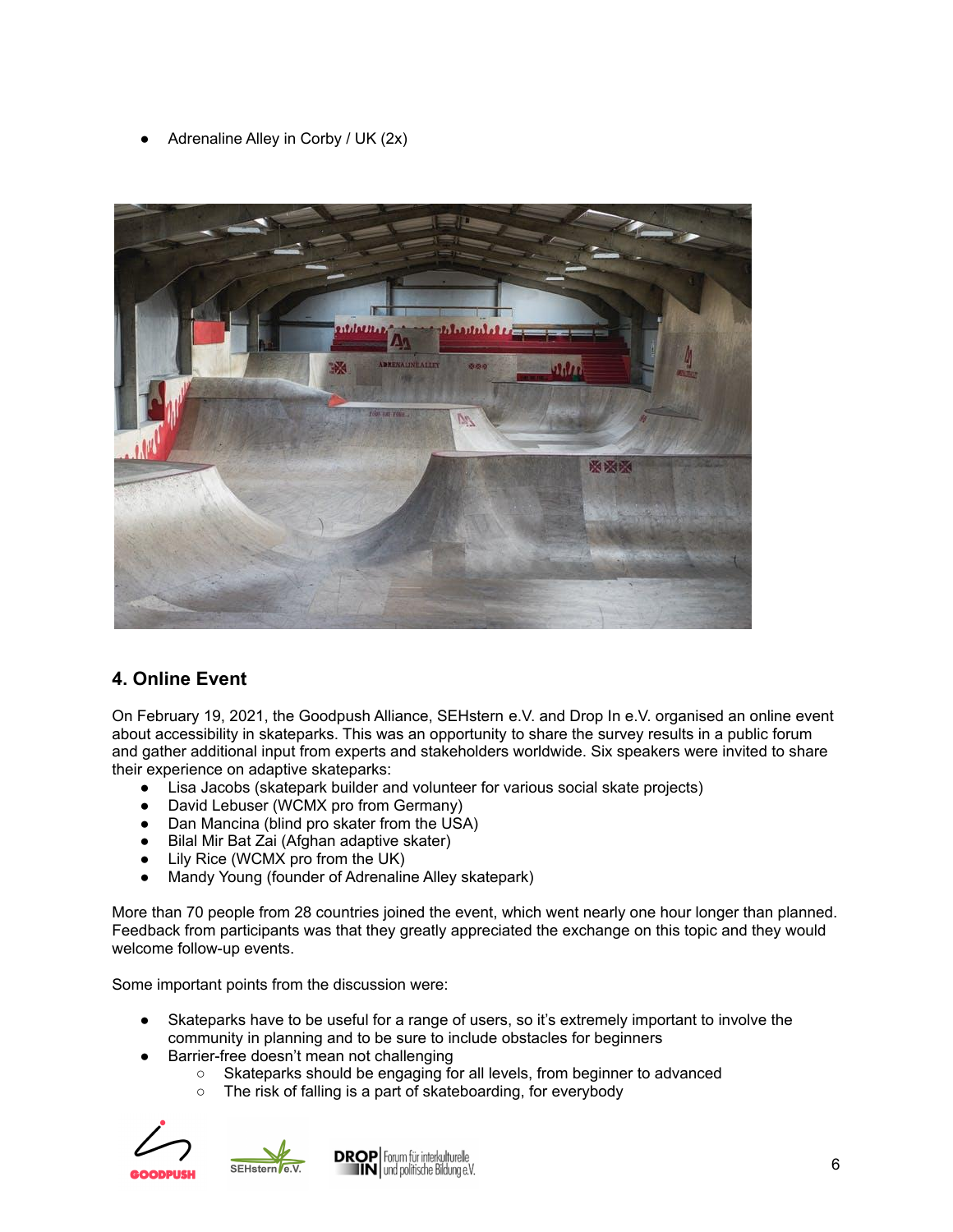- Making a skatepark more accessible for users with a disability doesn't make it less skateable for anyone else.
- Accessibility means being able to enter AND use the skatepark
- Accessibility is not an addition onto skateparks so it shouldn't be seen as costing "extra money" but be part of the planning progress from the start
	- More people need to advocate for accessible skateparks and get involved in the progress of skatepark construction – ie. using connections to city administration and skatepark builders to provide information about accessibility
	- Accessibility should also be part of (small) DIY projects from the very beginning
- If skateparks are more accessible then more adaptive skateboarders will use them, and the scene will grow

The event participants also discussed the need for more input, data and representation for adaptive skating overall:

- Many agreed on the importance of collecting more data about accessibility in skateparks and collecting good examples of skateparks/obstacles from the community
- We should collect knowledge not only from (adaptive) skateboarders but also from people with disabilities or non-skate organisations that work with/for people with disabilities
- Keep in mind "invisible disabilities" like autism and mental disabilities for example providing "sensory safe zones" at skateparks
- Make adaptive skateboarding more visible in the media it's already happening a bit, for example some adaptive skateboarders are sponsored by bigger skate brands

Some questions and topics for further discussion raised were:

- Finances/funding for adaptive skateparks
- How to raise awareness for adaptive skateboarding and WCMX
- How to form a governing body for WCXM/adaptive skateboarding
- Do public skateparks have to be accessible by law? Are there any actions you can take after a skatepark is constructed?
- How to develop standards for accessibility in skateparks? (New Line Skateparks is working on something)
- Can the Olympic/Paralympics Games push WCMX and adaptive skateboarding? (still more riders needed)

The event was recorded and can be watched on Youtube: <https://youtu.be/oULYqkp5P34>

# **5. Conclusion and Next Steps**

Through the survey many points about how skateparks can be accessible have been collected. It also highlighted problems on the way to the park and showed a need for better facilities in the direct environment of the skatepark. The survey was mostly answered by WCMXers and/or people with mobility impairment. That is reflected in the results.

The online event showed that there is a big worldwide community that is interested in learning and sharing knowledge about adaptive skateparks. Some key goals are to raise more awareness for adaptive skateboarding/WCMX, to have more people actually joining the skateboard community, and building more accessible skateparks.

As a next step, we have just launched a [second,](https://forms.gle/Rn45VfQsREosQgu78) shorter survey to collect a higher number of responses. The network from the onlive event can help to spread it so answers with a broader range of ideas can be received.